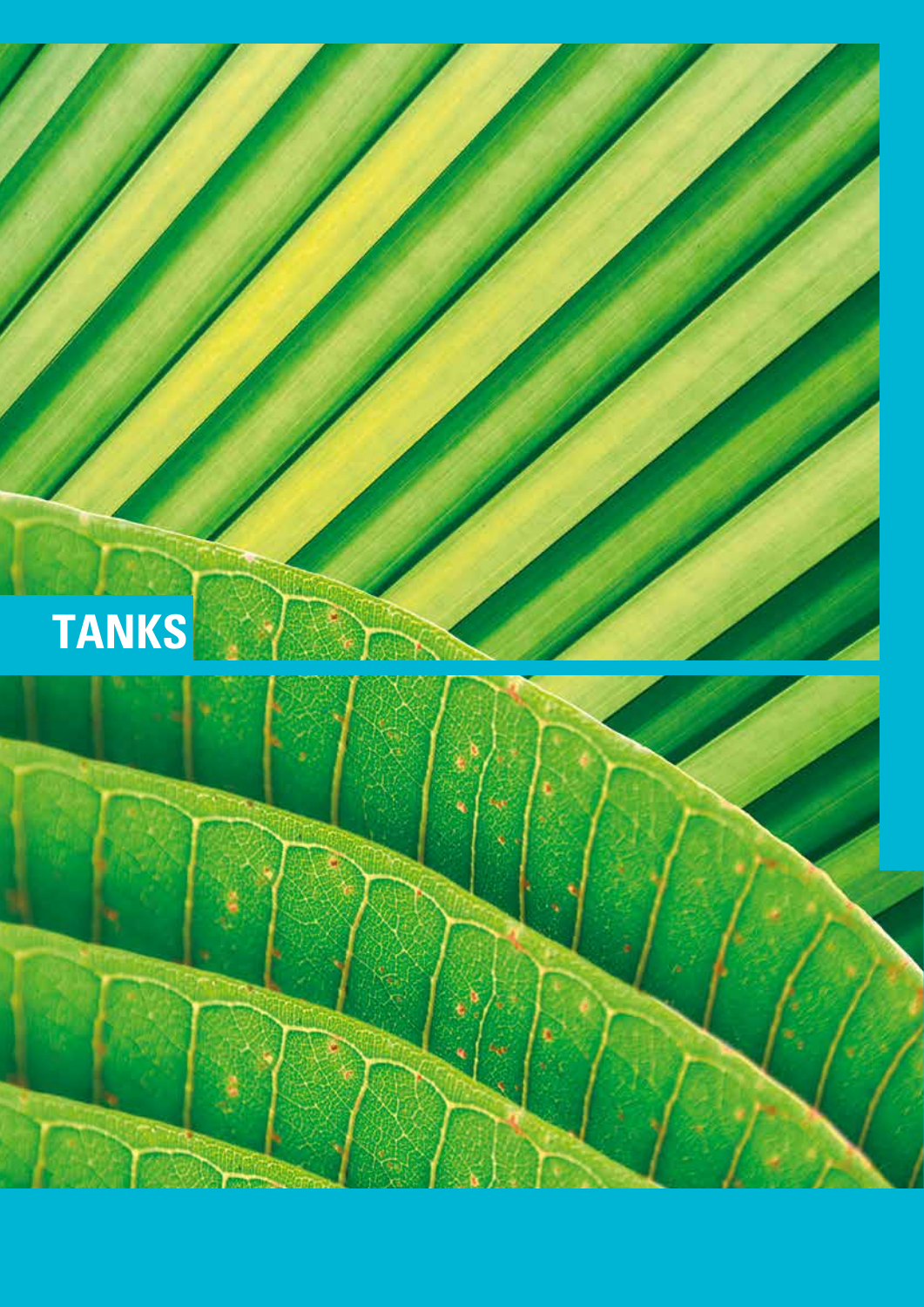



- **Tanks, liners and lids are easy to assemble**
- **A comprehensive range covering many diameters and materials for all requirements**
- **Up to 40% safety margin built in**
- **Coated tanks also available**

|  | <b>GALVANIZED STEEL TANK KIT</b> |
|--|----------------------------------|
|  |                                  |
|  |                                  |

| <b>Netafim Code</b> | <b>Description</b> |  |
|---------------------|--------------------|--|
| Z10040              | $9'$ x 5'          |  |
| Z10041              | $9'$ x 7'6"        |  |
| Z10042              | $9'$ x $10'$       |  |
| Z10043              | $12' \times 5'$    |  |
| Z10044              | $12' \times 7'6''$ |  |
| Z10045              | 12' x 10'          |  |
| Z10046              | $15' \times 5'$    |  |
| Z10047              | 15' x 7'6"         |  |
| Z10048              | 15' x 10'          |  |
| Z10049              | 18' x 5'           |  |
| Z10050              | 18' x 7'6"         |  |
| Z10051              | $18' \times 10'$   |  |
| Z10052              | $21' \times 5'$    |  |
| Z10053              | 21' x 7'6"         |  |
| Z10054              | 21' x 10'          |  |
| Z10055              | 24' x 5'           |  |
| Z10056              | 24' x 7'6"         |  |
| Z10057              | 24' 10'            |  |
| Z10058              | $27' \times 5'$    |  |
| Z10059              | $27' \times 7'6''$ |  |
| Z10060              | 27' x 10'          |  |

| <b>GALVANIZED STEEL TANK KIT</b> |                    |  |
|----------------------------------|--------------------|--|
| <b>Netafim Code</b>              | <b>Description</b> |  |
| Z10061                           | $30'$ x $5'$       |  |
| Z10062                           | 30' x 7'6"         |  |
| Z10063                           | $30' \times 10'$   |  |
| Z10064                           | 33' x 5'           |  |
| Z10065                           | 33' x 7'6"         |  |
| Z10065A                          | 33' x 10'          |  |
| <b>Z10066</b>                    | $36' \times 5'$    |  |
| Z10067                           | $36' \times 7'6''$ |  |
| Z10068                           | $36' \times 10'$   |  |
| Z10069                           | $39' \times 5'$    |  |
| Z10070                           | $39' \times 7'$    |  |
| Z10071                           | 39' x 10'          |  |
| Z10072                           | 42' x 5'           |  |
| Z10073                           | 42' x 7'6"         |  |
| Z10074                           | 42' x 10'          |  |
| Z10075                           | $45 \times 5'$     |  |
| Z10076                           | 45' x 7'6"         |  |
| Z10077                           | 45' x 10'          |  |
| Z10078                           | 48' x 5'           |  |
| Z10079                           | 48' x 7'6"         |  |
| Z10080                           | 48' x 10'          |  |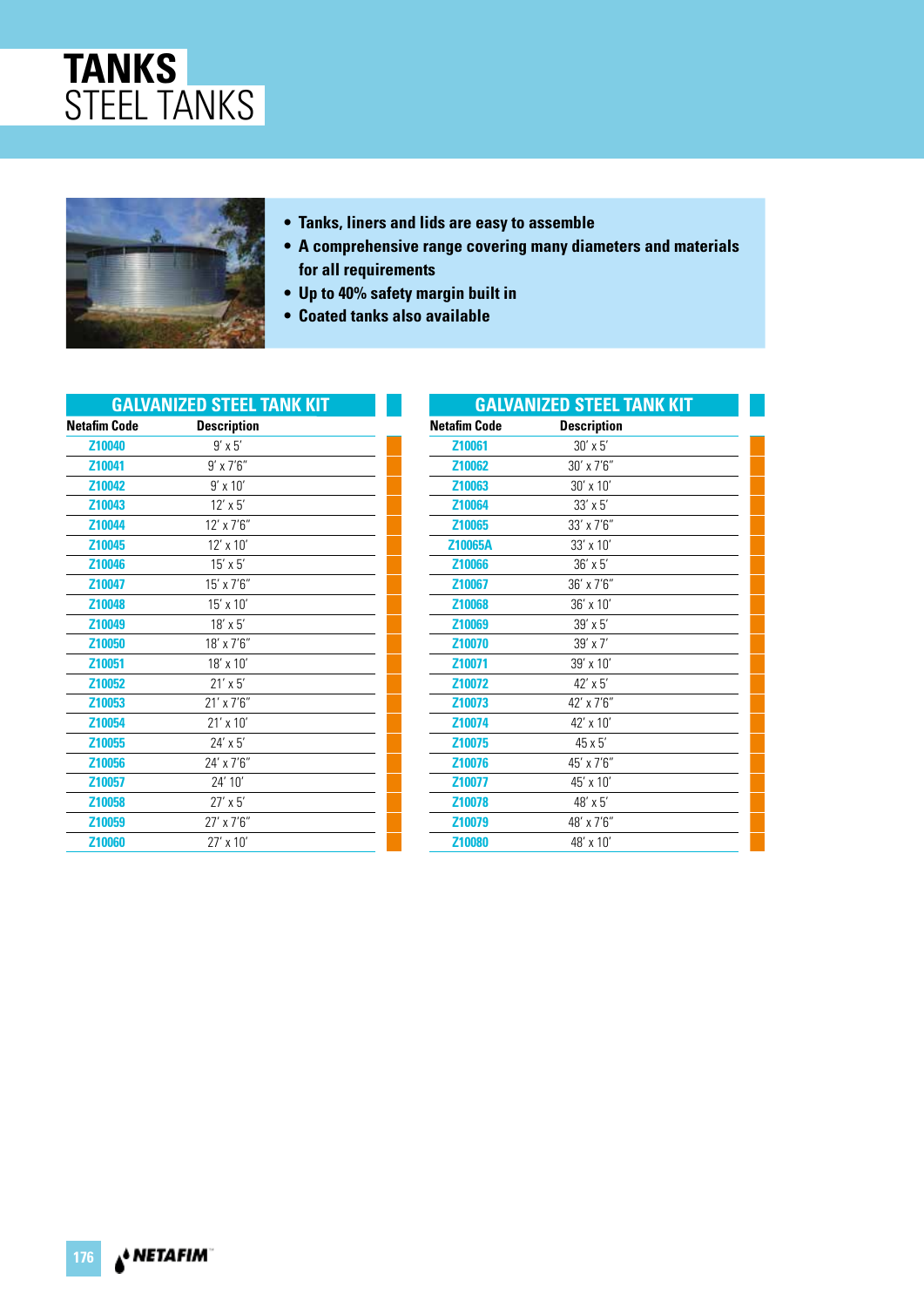

**Netafim supply a choice of tank liners, tailored to suit your specific size of tank and selected specially to match the requirements of the application. Liners that are suitable for chlorinated water, potable water, RO water, recycled and even dirty water are available. Special applications, where the water is chemically treated in a warm greenhouse, or applications where high UV and abrasion resistance are needed, can be catered for.**

|                     | <b>BUTYL LINER 0.75mm</b> |
|---------------------|---------------------------|
| <b>Netafim Code</b> | <b>Description</b>        |
| Z10100              | $9'$ x $5'$               |
| Z10101              | $9'$ x 7'6"               |
| Z10102              | $12' \times 5'$           |
| Z10103              | 12' x 7'6"                |
| Z10104              | $15' \times 5'$           |
| Z10105              | 15' x 7'6"                |
| Z10106              | 18' x 5'                  |
| Z10107              | 18' x 7'6"                |
| Z10108              | $21' \times 5'$           |
| Z10109              | 21' x 7'6"                |
| Z10110              | 24' x 5'                  |
| Z10111              | 24' x 7'6"                |
| Z10112              | $27'$ x 5'                |
| Z10113              | 27' x 7'6"                |
| Z10114              | $30'$ x $5'$              |
| Z10115              | 30' x 7'6"                |
| Z10116              | $33' \times 5'$           |
| Z10117              | 33' x 7'6"                |
| Z10118              | $36' \times 5'$           |
| Z10119              | 36' x 7'6"                |
| Z10120              | 39' x 5'                  |
| Z10121              | 39' x 7'6"                |
| Z10122              | 42' x 5'                  |
| Z10123              | 42' x 7'6"                |
| Z10124              | 45' x 5'                  |
| Z10125              | 45' x 7'6"                |
| Z10126              | 48' x 5'                  |
| Z10127              | 48' x 7'6"                |

|                     | <b>EPDM LINER 0.75mm</b> |
|---------------------|--------------------------|
| <b>Netafim Code</b> | <b>Description</b>       |
| Z10210              | $9'$ x $5'$              |
| Z10211              | $9'$ x $7'6''$           |
| Z10212              | $12' \times 5'$          |
| Z10213              | 12' x 7'6"               |
| Z10214              | $15' \times 5'$          |
| Z10215              | 15' x 7'6"               |
| Z10216              | 18' x 5'                 |
| Z10217              | 18' x 7'6"               |
| Z10218              | $21' \times 5'$          |
| Z10219              | 21' x 7'6"               |
| Z10220              | 24' x 5'                 |
| Z10221              | 24' x 7'6"               |
| Z10222              | $27' \times 5'$          |
| Z10223              | 27' x 7'6"               |
| Z10224              | $30'$ x $5'$             |
| Z10225              | 30' x 7'6"               |
| Z10226              | $33' \times 5'$          |
| Z10227              | 33' x 7'6"               |
| Z10228              | 36' x 5'                 |
| Z10229              | 36' x 7'6"               |
| Z10230              | 39' x 5'                 |
| Z10231              | 39' x 7'6"               |
| Z10232              | 42' x 5'                 |
| Z10233              | 42' x 7'6"               |
| Z10234              | 45' x 5'                 |
| Z10235              | 45' x 7'6"               |
| Z10236              | 48' x 5'                 |
| Z10237              | 48' x 7'6"               |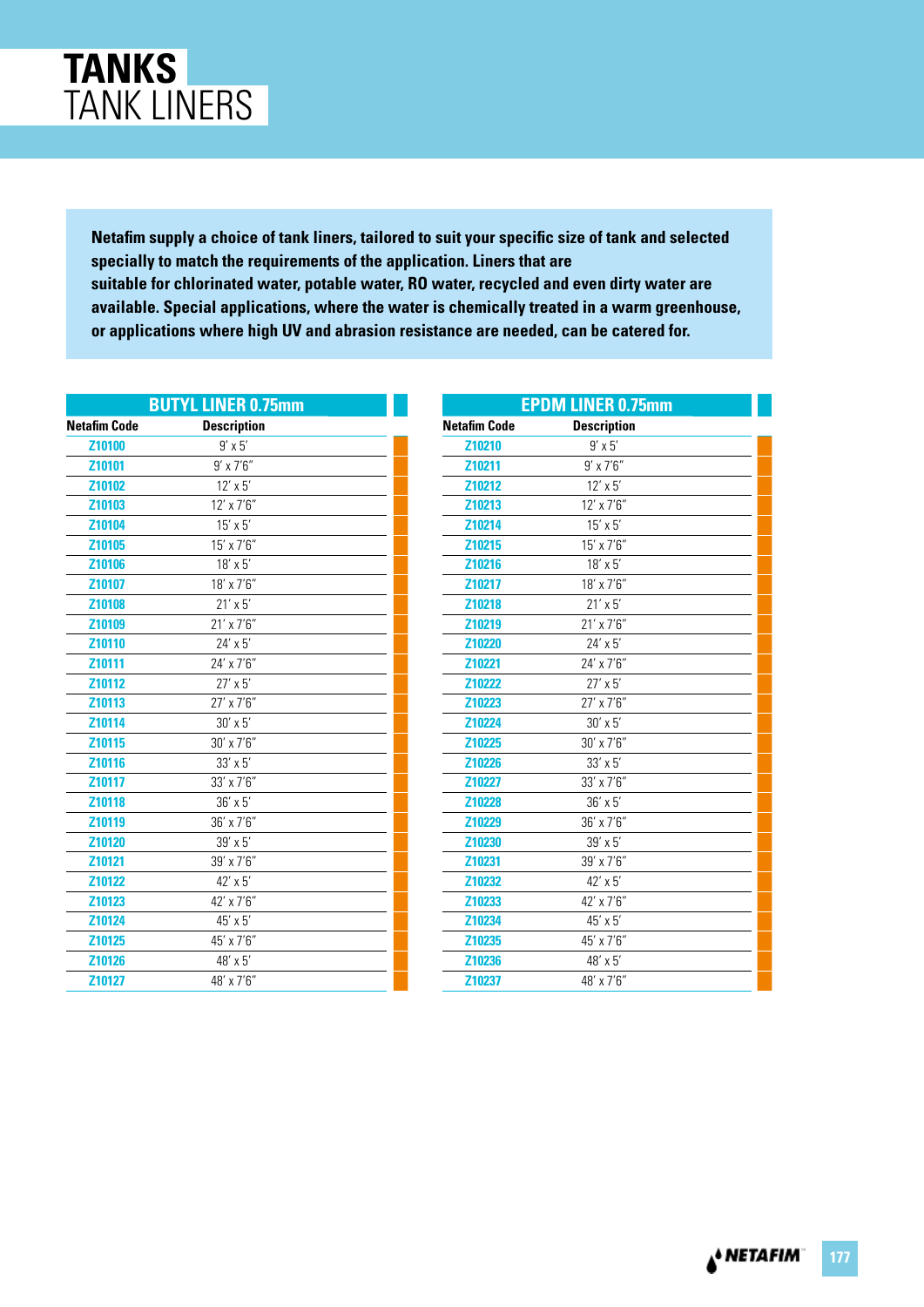

|                     | <b>BUTYL LINER 1.00mm</b> |
|---------------------|---------------------------|
| <b>Netafim Code</b> | <b>Description</b>        |
| Z10150              | $9'$ x $5'$               |
| Z10151              | $9'$ x 7'6"               |
| Z10152              | $9'$ x $10'$              |
| Z10153              | 12' x 5'                  |
| Z10154              | 12' x 7'6"                |
| Z10155              | 12' x 10'                 |
| Z10156              | $15'$ x $5'$              |
| Z10157              | 15' x 7'6"                |
| Z10158              | 15' x 10'                 |
| Z10159              | 18' x 5'                  |
| Z10160              | 18' x 7'6"                |
| Z10161              | 18' x 10'                 |
| Z10162              | $21' \times 5'$           |
| Z10163              | 21' x 7'6"                |
| Z10164              | 21' x 10'                 |
| Z10165              | 24' x 5'                  |
| Z10166              | 24' x 7'6"                |
| Z10167              | 24' x 10'                 |
| Z10168              | $27' \times 5'$           |
| Z10169              | 27' x 7'6"                |
| Z10170              | 27' x 10'                 |
| Z10171              | $30'$ x $5'$              |
| Z10172              | 30' x 7'6"                |
| Z10173              | 30' x 10'                 |
| Z10174              | 33' x 5'                  |
| Z10175              | 33' x 7'6"                |
| Z10176              | 33' x 10'                 |
| Z10177              | 36' x 5'                  |
| Z10178              | 36' x 7'6"                |
| Z10179              | 36' x 10'                 |
| Z10180              | 39' x 5'                  |
| Z10181              | 39' x 7'6"                |
| Z10182              | 39' x 10'                 |
| Z10183              | 42' x 5'                  |
| Z10184              | 42' x 7'6"                |
| Z10185              | 42' x 10'                 |
| Z10186              | 45' x 5'                  |
| Z10187              | 45' x 7'6"                |
| Z10188              | 45' x 10'                 |
| Z10189              | 48' x 5'                  |
| Z10190              | 48' x 7'6"                |
| Z10191              | 48' x 10'                 |

|                     | <b>EPDM LINER 1.00mm</b> |
|---------------------|--------------------------|
| <b>Netafim Code</b> | <b>Description</b>       |
| Z10260              | $9'$ x $5'$              |
| Z10261              | $9'$ x 7'6"              |
| Z10262              | $9'$ x $10'$             |
| Z10263              | $12' \times 5'$          |
| Z10264              | 12' x 7'6"               |
| Z10265              | 12' x 10'                |
| Z10266              | $15'$ x $5'$             |
| Z10267              | 15' x 7'6"               |
| Z10268              | 15' x 10"                |
| Z10269              | 18' x 5'                 |
| Z10270              | 18' x 7'6"               |
| Z10271              | 18' x 10'                |
| Z10272              | $21' \times 5'$          |
| Z10273              | 21' x 7'6"               |
| Z10274              | $21' \times 10'$         |
| Z10275              | 24' x 5'                 |
| Z10276              | 24' x 7'6"               |
| Z10277              | 24' x 10'                |
| Z10278              | 27' x 5'                 |
| Z10278A             | 27' x 7'6"               |
| Z10279              | 27' x 10'                |
| Z10280              | 30' x 5'                 |
| Z10281              | 30' x 7'6"               |
| Z10282              | 30' x 10'                |
| Z10283              | $33' \times 5'$          |
| Z10284              | 33' x 7'6"               |
| Z10285              | 33' x 10'                |
| Z10286              | 36' x 5'                 |
| Z10287              | 36' x 7'6"               |
| Z10288              | 36' x 10'                |
| Z10289              | $39'$ x $5'$             |
| Z10290              | 39' x 7'6"               |
| Z10291              | 39' x 10'                |
| Z10292              | 42' x 5'                 |
| Z10293              | 42' x 7'6"               |
| Z10294              | 42' x 10'                |
| Z10295              | 45' x 5'                 |
| Z10296              | 45' x 7'6"               |
| Z10297              | 45' x 10'                |
| Z10298              | 48' x 5'                 |
| Z10299              | 48' x 7'6"               |
| Z10300              | 48' x 10'                |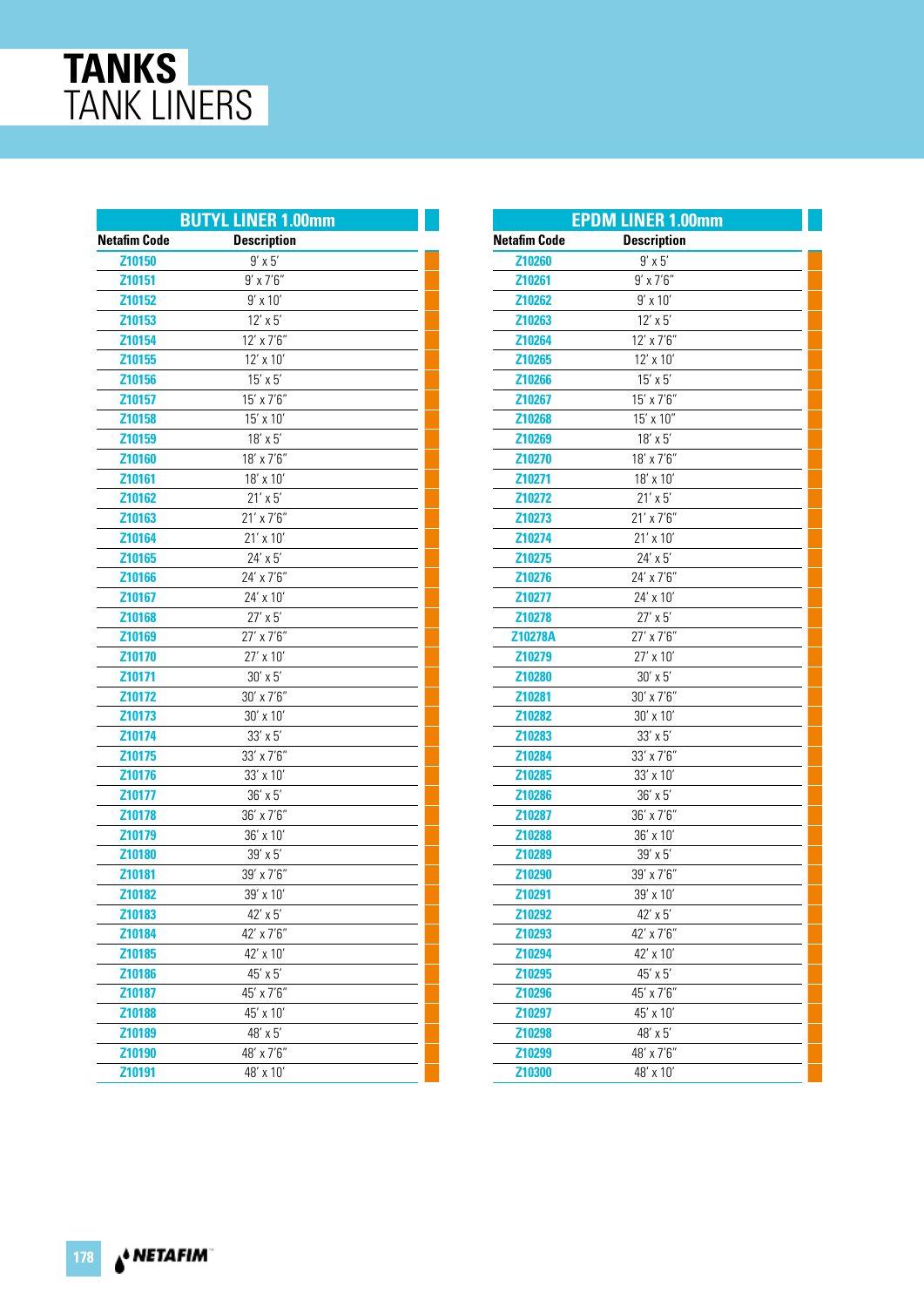## **TANKS** TANK LINERS & ACCESSORIES

|                     | <b>PVC LINER 0.75MM</b> |
|---------------------|-------------------------|
| <b>Netafim Code</b> | <b>Description</b>      |
| Z10321              | $9'$ x $5'$             |
| Z10322              | $9'$ x 7'6"             |
| Z10323              | $9'$ x $10'$            |
| Z10324              | $12' \times 5'$         |
| Z10325              | 12' x 7'6"              |
| <b>Z10326</b>       | 12' x 10'               |
| Z10327              | 15' x 5'                |
| Z10328              | 15' x 7'6"              |
| Z10329              | 15' x 10'               |
| Z10330              | 18' x 5'                |
| Z10331              | 18' x 7'6"              |
| Z10332              | 18' x 10'               |
| Z10333              | $21' \times 5'$         |
| Z10334              | 21' x 7'6"              |
| Z10335              | 21' x 10'               |
| Z10336              | 24' x 5'                |
| Z10337              | 24' x 7'6"              |
| Z10338              | 24' x 10'               |
| Z10342              | $30'$ x $5'$            |
| Z10343              | 30' x 7'6"              |
| Z10344              | 30' x 10'               |
| Z10346              | 33' x 7'6"              |
| Z10348              | 36' x 5'                |
| Z10349              | 36' x 7'6"              |
| Z10350              | 36' x 10'               |
| Z10352              | 39' x 7'6"              |
| Z10353              | 39' x 10'               |
| Z10355              | 42' x 7'6"              |
| Z10356              | 42' x 10'               |
| Z10358              | 45' x 7'6"              |
| Z10359              | 45 x 10'                |
| Z10362              | 48' x 10'               |

| <b>PVC ROOF KIT COMPLETE</b> |                    |  |
|------------------------------|--------------------|--|
| <b>Netafim Code</b>          | <b>Description</b> |  |
| Z10480                       | g                  |  |
| Z10481                       | 12'                |  |
| Z10482                       | 15'                |  |
| Z10483                       | 18'                |  |
| Z10484                       | 21'                |  |
| Z10485                       | 74'                |  |

| <b>G275 STEEL WATER TANK ROOF</b> |                    |  |
|-----------------------------------|--------------------|--|
| <b>Netafim Code</b>               | <b>Description</b> |  |
| Z10501                            | 12'                |  |
| Z10502                            | 15'                |  |
| Z10503                            | 18'                |  |
| Z10504                            | 21'                |  |
| Z10505                            | 24'                |  |
| Z10506                            | 30'                |  |
| Z10507                            | 36'                |  |
|                                   |                    |  |

## **POLYPROPYLENE COVERS - CENTRAL SUPPORT 18' & OVER**

| <b>Netafim Code</b> | <b>Description</b> |  |
|---------------------|--------------------|--|
| Z10000              | g                  |  |
| Z10002              | 12'                |  |
| Z10004              | 15'                |  |
| Z10621              | 18'                |  |
| Z10622              | 21'                |  |
| Z10623              | 24'                |  |
| Z10624              | 27'                |  |
| Z10625              | 30'                |  |
| Z10626              | 33'                |  |
| Z10627              | 36'                |  |
| Z10628              | 39'                |  |
| Z10629              | 42'                |  |
| Z10630              | 45'                |  |
|                     |                    |  |

A<sup>&</sup> NETAFIM **179**